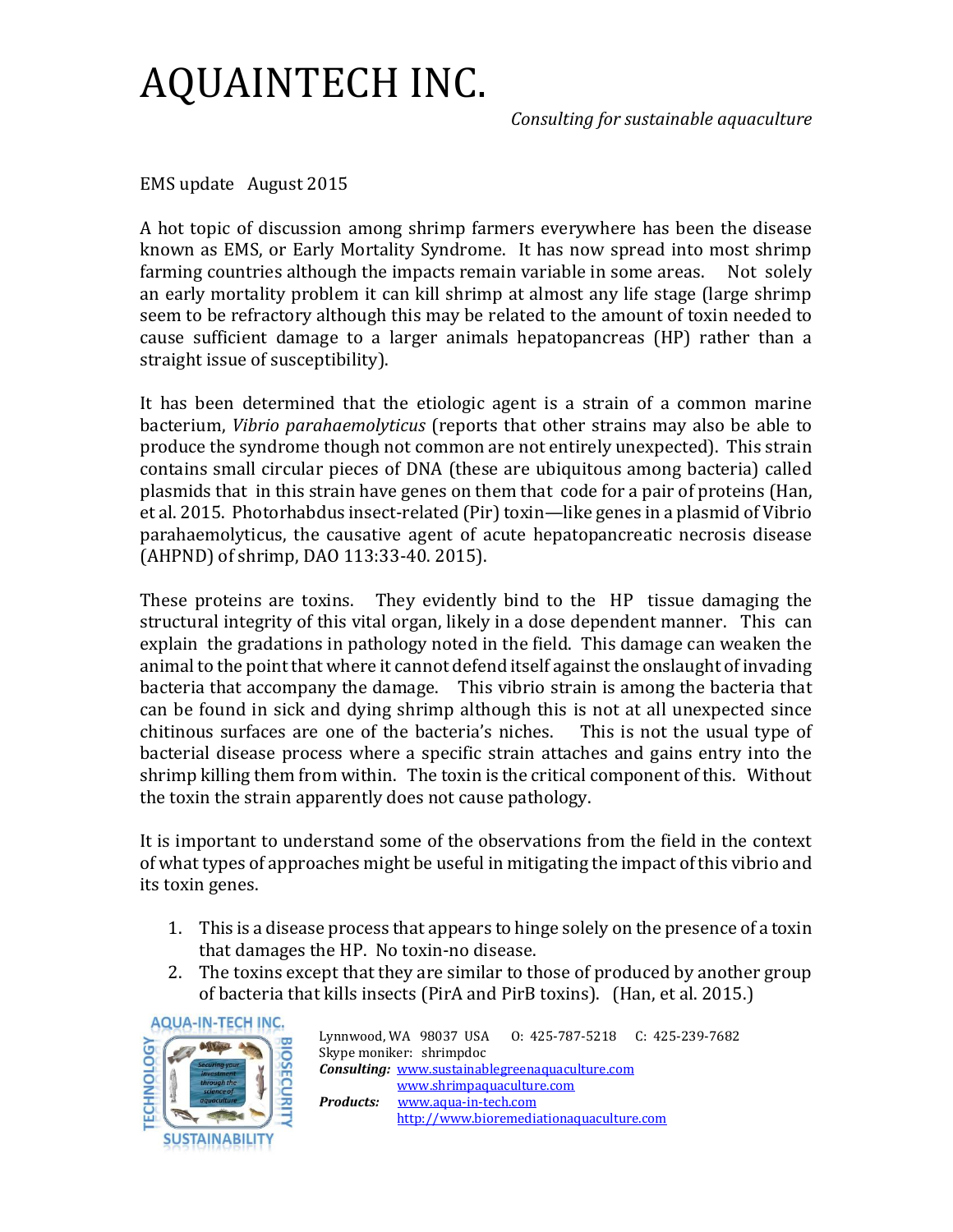*Consulting for sustainable aquaculture*

- 3. During an acute outbreak it has been repeatedly observed that when one stops feeding the shrimp the mortality stops.
- 4. This bacteria readily attaches to chitinous surfaces.
- 5. It can be present with no evidence of toxin production. One can isolate the bacteria from the chitinous mouth structures.
- 6. Vibrios play a wide range of diverse roles in aquatic ecosystems. Many vibrios have doubling times of ten minutes or less. At this rate, in a very short time there can be very high levels of a vibrio present under the right conditions.
- 7. There are reports of some areas showing signs of recovery. There are likely different reasons for each area. Shrimp farming production paradigms are highly variable and each of the affected paradigms has different issues that potentially affect the disease process.
- 8. Early reports demonstrated that the bacteria could pass into the production environment via contaminated (not infected) post larval shrimp because of inadequate biosecurity in the broodstock maturation and hatchery facilities. Field observations suggest that it can move via other routes through the environment into ponds. The relative contribution of each method to the disease process remains to be clarified.
- 9. Using well water limits the disease impact. The vibrio does not grow in fresh water so for farms using fresh water this would explain the lack of problems. For those who are pumping brackish seawater from wells there seems to be a lower incidence as well possibly related to negligible loads of the bacteria entering into the production system via this route contrasted with the use of surface water.

There are increasing reports of successful cultivation in areas where this was not possible a cycle ago. Mexico is reporting a resurgence in production this first cycle of 2015. While the macroeconomic environment has impacted the number of companies stocking (not just in Mexico) a number of farms that were seriously affected last year are not showing any evidence of the problem. Most farms in the Northern part of Mexico dry out for the cold winter months. Most likely a proper dry out including intake canals will lower the overall environmental load of this vibrio. Combined with proper biosecurity to keep the bacteria out and off of PLs it is not unreasonable to expect to see a decrease in the overall incidence of the disease process. However as organics accumulate (feed waste, chitin, feces, etc.) in production environments it would not be an unreasonable theory that one should expect to see an increase in the problem again in those areas where the animals are still susceptible and conditions favor the presence and growth of the specific strain of vibrio.



Lynnwood, WA 98037 USA O: 425-787-5218 C: 425-239-7682 Skype moniker: shrimpdoc *Consulting:* [www.sustainablegreenaquaculture.com](http://www.sustainablegreenaquaculture.com/)  [www.shrimpaquaculture.com](http://www.shrimpaquaculture.com/) *Products:* [www.aqua-in-tech.com](http://www.aqua-in-tech.com/) [http://www.bioremediationaquaculture.com](http://www.bioremediationaquaculture.com/)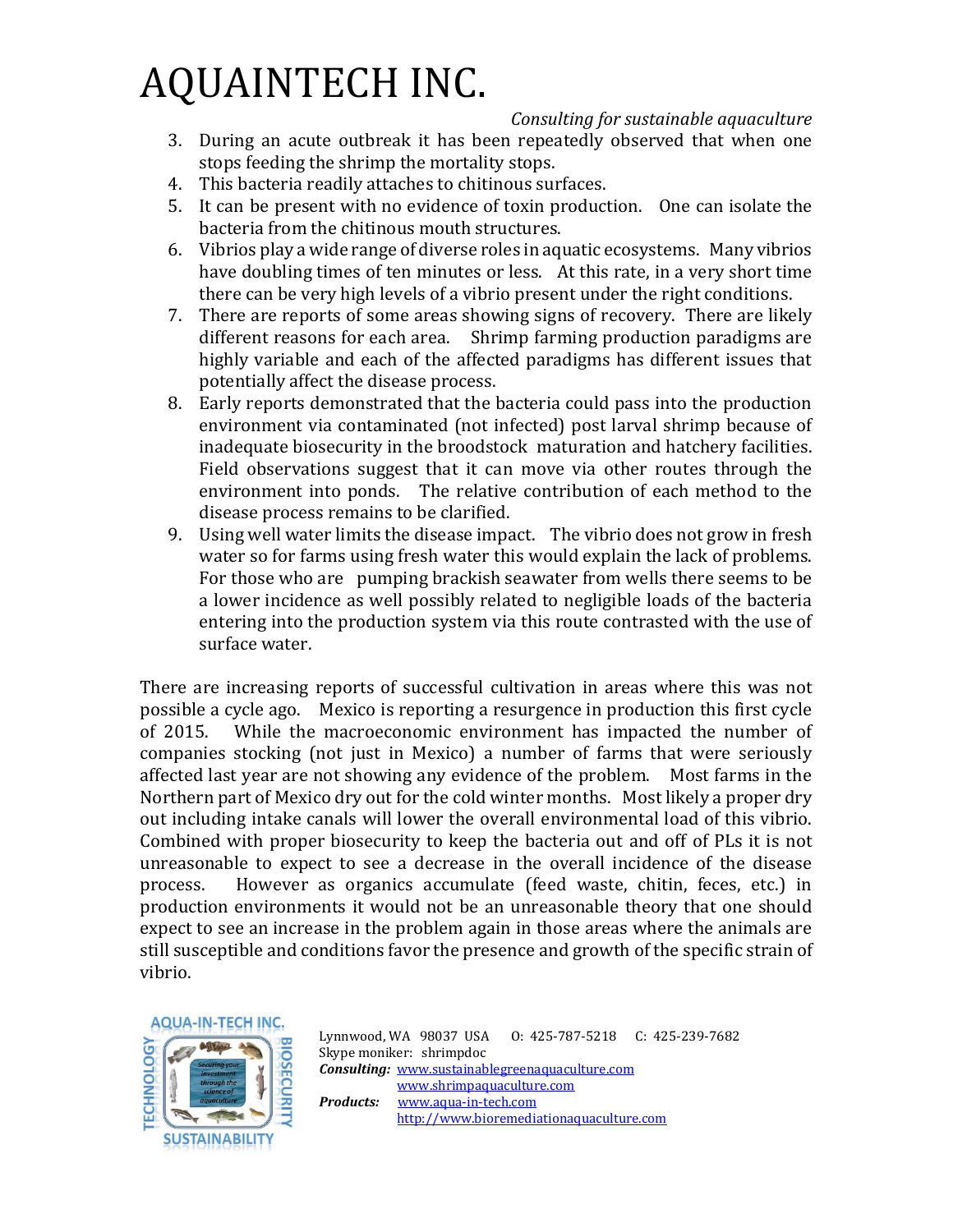*Consulting for sustainable aquaculture* Some farms in Thailand are reporting that by completely changing the production paradigms they have been able to eliminate the impact of this vibrio. Closing the ponds, exchanging water with water from adjacent ponds containing Tilapia and the use of techniques to remove the organic matter as it accumulates and stocking clean PLs have resulted in some startling recoveries in areas that could not grow any shrimp at all last year.

For many though recovery still remains elusive. Based on what we have observed and been told we suggest that farmers consider the following:

Do not use PLs from hatcheries that use broodstock held in outdoor ponds unless testing definitively demonstrates a very low to no load of the etiologic agent. This testing must be done by a competent well trained microbiologist who understands the need to enrich and how to ensure that the testing is realistic and meaningful. It is too easy to miss this organism using conventional approaches. PCR must target the toxin gene.

In areas where farms can be dried out, do so. Dry out all inlet and outlet canals. Remove any accumulated organic matter in the ponds and your system. If you can work with your neighbors try to coordinate an area wide dry out and if intake canals can be dried, do so. The use of lime (to elevate the pH) and the sun combined with tilling (8 to 10 inches minimum) should eliminate most of the bacteria. Not drying out poses a serious and ongoing continuing risk and while there may be variable impacts one should expect the problem to get worse as organic materials accumulate and the vibrio produces large amounts of toxin.

Divide larger ponds into smaller ponds. Large ponds are affected as readily as smaller ponds are. Stocking density is not a factor. This is not an infectious disease process. It is easier to control stress and inputs in smaller ponds. Ponds with dirt bottoms will be harder to keep free of organics. As organics accumulate remove them. Smaller ponds can be engineered with sumps and aeration systems that push the accumulated organics into an area where they can be pumped out ASAP. The use of bioremediation can be focused on these areas. These can be very heavily contaminated materials so it must be handled responsibly. It must be kept away from the shrimp ponds and hauled off or destroyed in some other manner. The less time these are in the pond the less milieu there is for growth of the toxin producing strains and thus less toxin production.



Lynnwood, WA 98037 USA O: 425-787-5218 C: 425-239-7682 Skype moniker: shrimpdoc *Consulting:* [www.sustainablegreenaquaculture.com](http://www.sustainablegreenaquaculture.com/)  [www.shrimpaquaculture.com](http://www.shrimpaquaculture.com/) *Products:* [www.aqua-in-tech.com](http://www.aqua-in-tech.com/) [http://www.bioremediationaquaculture.com](http://www.bioremediationaquaculture.com/)